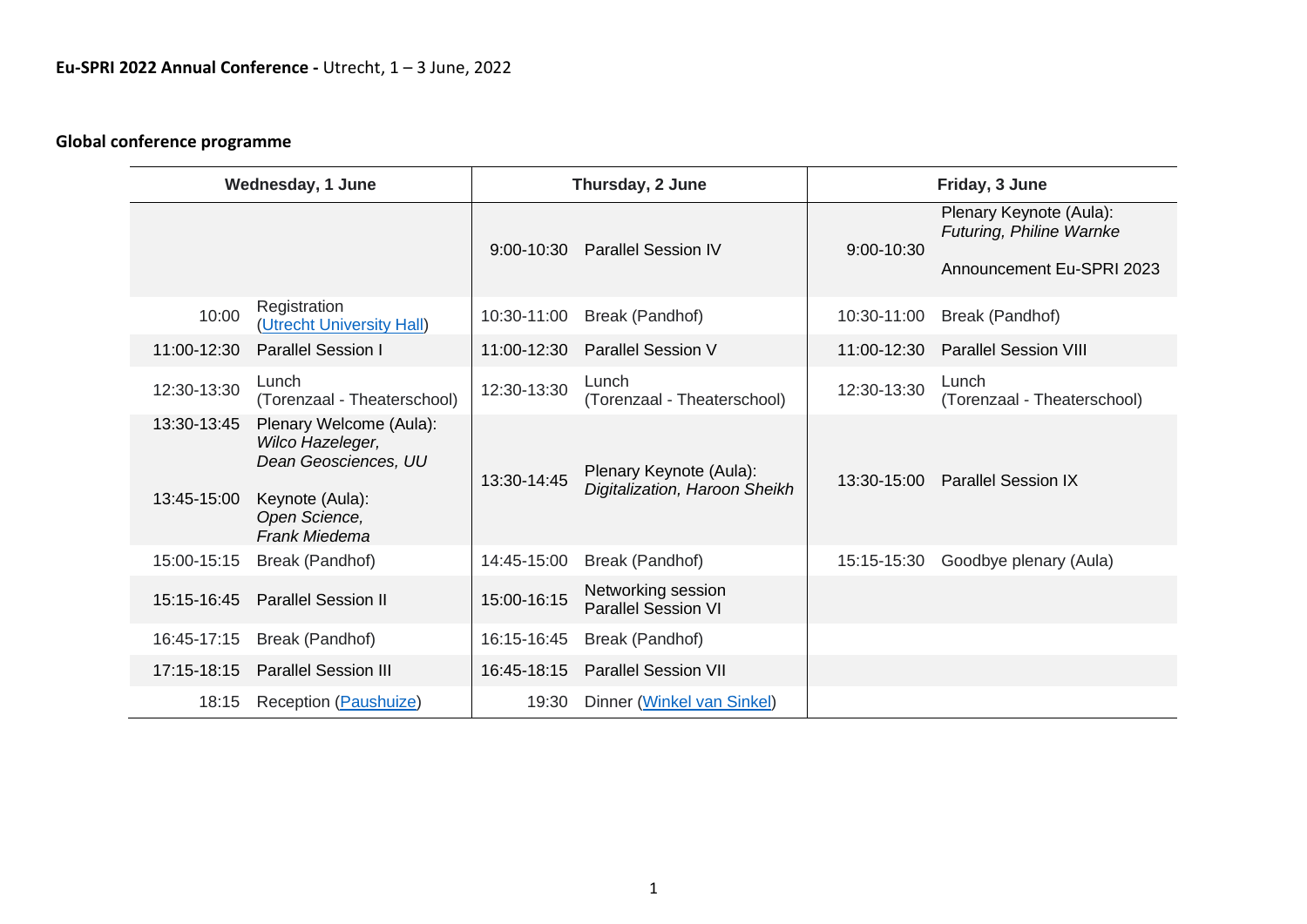## **Eu-SPRI 2022 Conference – Parallel session overview** (v. 30-05-2022)

|            |             |    |                                            |               |                          | <b>Academy Building (Academiegebouw)</b> |           | <b>Cervantes</b><br>Institute | <b>Theater School</b>    |                      |             |
|------------|-------------|----|--------------------------------------------|---------------|--------------------------|------------------------------------------|-----------|-------------------------------|--------------------------|----------------------|-------------|
| <b>DAY</b> | <b>Time</b> |    | Session slot (min)                         | Aula          | B. van<br>Zuylenzaal     | Kanunniken-<br>zaal                      | Zaal 1636 | Westerdijk-<br>kamer          | <b>Grote Zaal</b>        | Theaterlokaal<br>017 | Theaterzaal |
| <b>WED</b> | 11:00-12:30 | 90 | Parallel Session I                         | 23.1          | 1.1                      | 24.1                                     | 10.1      | 15.1                          | 27.1                     |                      | 13.1        |
| <b>WED</b> | 15:15-16:45 | 90 | <b>Parallel Session II</b>                 | 23.2          | 1.2                      | 26.1                                     | 10.2      | 15.2                          | 17.1                     | 7.1                  | 13.2        |
| <b>WED</b> | 17:15-18:15 | 60 | Parallel Session III                       | SAB           | 1.3                      | 7.2                                      | 10.3      | 19.1                          | $\overline{\phantom{0}}$ |                      | $\sim$      |
| <b>THU</b> | 09:00-10:30 | 90 | <b>Parallel Session IV</b>                 | 23.3          | 3.1                      | 2.1                                      | 10.4      | 15.3                          | 27.2                     | 8.1                  | 14.1        |
| <b>THU</b> | 11:00-12:30 | 90 | Parallel Session V                         | 23.4          | 3.2                      | 26.2                                     | 9.1       | 15.4                          | 27.3                     | 6.1                  | 14.2        |
| <b>THU</b> | 15:00-16:15 |    | Networking /<br><b>Parallel Session VI</b> | <b>TASK-I</b> | 26.3                     | <b>1</b>                                 | 9.2       | <b>RISIS</b>                  |                          |                      |             |
| <b>THU</b> | 16:45-18:15 | 90 | Parallel Session VII                       | 23.5          | 20.1                     |                                          | 9.3       | 18.1                          | 12.1                     | 5.1                  | 11.1        |
| <b>FRI</b> | 11:00-12:30 | 90 | <b>Parallel Session VIII</b>               | 23.6          | 8.2                      | 16.1                                     | 24.2      | 19.2                          | 12.2                     | 11.2                 | 14.3        |
| <b>FRI</b> | 13:30-15:00 | 90 | <b>Parallel Session IX</b>                 | 23.7          | $\overline{\phantom{a}}$ | 16.2                                     | 25.1      | $\sim$                        | 12.3                     | 11.3                 |             |

| Track nr. | <b>SPECIAL SESSION TRACKS</b>                                                                                                                         | <b>Track organizers</b>                                                                                                                                    |
|-----------|-------------------------------------------------------------------------------------------------------------------------------------------------------|------------------------------------------------------------------------------------------------------------------------------------------------------------|
|           | The role of science for policy: new requirements and new challenges                                                                                   | Magnus Gulbrandsen, Jakob Edler, Jordi Molas-Gallart, Silje Tellmann                                                                                       |
| 2         | Forward-looking activities (FLA) for STI policies                                                                                                     | Per Dannemand Andersen, Attila Havas, Mathias Weber                                                                                                        |
| 3         | The future of science: exploring the relationship between digitalisation and scientific practices                                                     | Barbara Ribeiro, David Barbera                                                                                                                             |
| 5         | Ethics and politics of science, technology and innovation policy                                                                                      | Lukas Fuchs, Theo Papaioannou                                                                                                                              |
| 6         | Accounting for justice in transformative innovation policy                                                                                            | Linda Widdel, Stephanie Daimer, Katharina Schiller, Minna Kaljonen, Annika Lonkila                                                                         |
|           | Diversity and inclusion in transition research and policies                                                                                           | Anne Kantel, Sabine Preuss, Joy Clancy, Mariëlle Feenstra                                                                                                  |
| 8         | Connections between transforming STI policy and geopolitics, positive and negative security, and global justice                                       | Paula Kivimaa, Jakob Edler                                                                                                                                 |
| 9         | Responsible Research and Innovation as a toolkit: indicators, application, and context                                                                | Tobias Buchmann, Patrick Wolf, Matthias Müller, Michael Schlaile, Marion Dreyer, Frank<br>Dratsdrummer, Bianca Witzel                                      |
| 10        | Transformative innovation policy and the institutionalisation of responsible research and innovation                                                  | Peter Biegelbauer, Petra Wagner, Mika Nieminnen, Ralf Lindner, Philine Warnke, Simon Fielke                                                                |
| 11        | Steering research for the Sustainable Development Goals (SDGs)                                                                                        | Hugo Confraria, Valeria Arza, Tommaso Ciarli, Ed Noyons, Ismael Rafols                                                                                     |
| 12        | The geographies of challenge-led and mission-oriented innovation policies                                                                             | Markus Bugge, Teis Hansen, Markus Steen, Elvira Uyarra                                                                                                     |
| 13        | Covid-19 recovery, sustainability transitions and innovation policy                                                                                   | Paula Kivimaa, Sylvia Schwaag-Serger, Matthias Weber                                                                                                       |
| 14        | Transformative social innovation in sustainability and health                                                                                         | Tineke Kleinhout-Vliek, Wouter Boon, Jarno Hoekman, Effie Amanatidou, Sabine Hielscher, Katrin<br>Ostertag, Tanja Kaufmann, Jürgen Howaldt, Karoline Rogge |
| 15        | Joint OECD-JRC session on policy intelligence for system-level innovation for sustainability and societal transformation                              | Dimitris Pontikakis, Michael Keenan                                                                                                                        |
| 16        | The space sector in transformation: new challenges for policy and governance at the nexus of space,<br>commercialisation, and sustainable development | Douglas Robinson, Xiao-Shan Yap                                                                                                                            |
| 17        | The role of standards and regulation in fostering innovation                                                                                          | Paul Wiegmann, Jaime Bonnin Roca, Kai Jakobs, Parth Vaishnav                                                                                               |
| 18        | Governance of digital ecosystems                                                                                                                      | Irene Niet, Anne Marte Gardenier                                                                                                                           |
| Track nr. | <b>OPEN TRACKS</b>                                                                                                                                    |                                                                                                                                                            |
| 19        | Digital technologies, platforms and business model innovations                                                                                        |                                                                                                                                                            |
| 20        | Open science and the changing governance of science                                                                                                   |                                                                                                                                                            |
| 21        | Research infrastructures: open data, big data, and new research avenues for STI studies                                                               |                                                                                                                                                            |
| 22        | <b>Futuring and Foresight</b>                                                                                                                         |                                                                                                                                                            |
| 23        | STI policy for societal challenges: policy design, implementation and evaluation                                                                      |                                                                                                                                                            |
| 24        | The impact of STI policy: new indicators and approaches                                                                                               |                                                                                                                                                            |
|           |                                                                                                                                                       |                                                                                                                                                            |

- 25 Social innovation: enabling factors and existing practices<br>26 Globalization and the geography of knowledge and innova
- 26 Globalization and the geography of knowledge and innovation<br>27 STI policies, coproduction and transformations STI policies, coproduction and transformations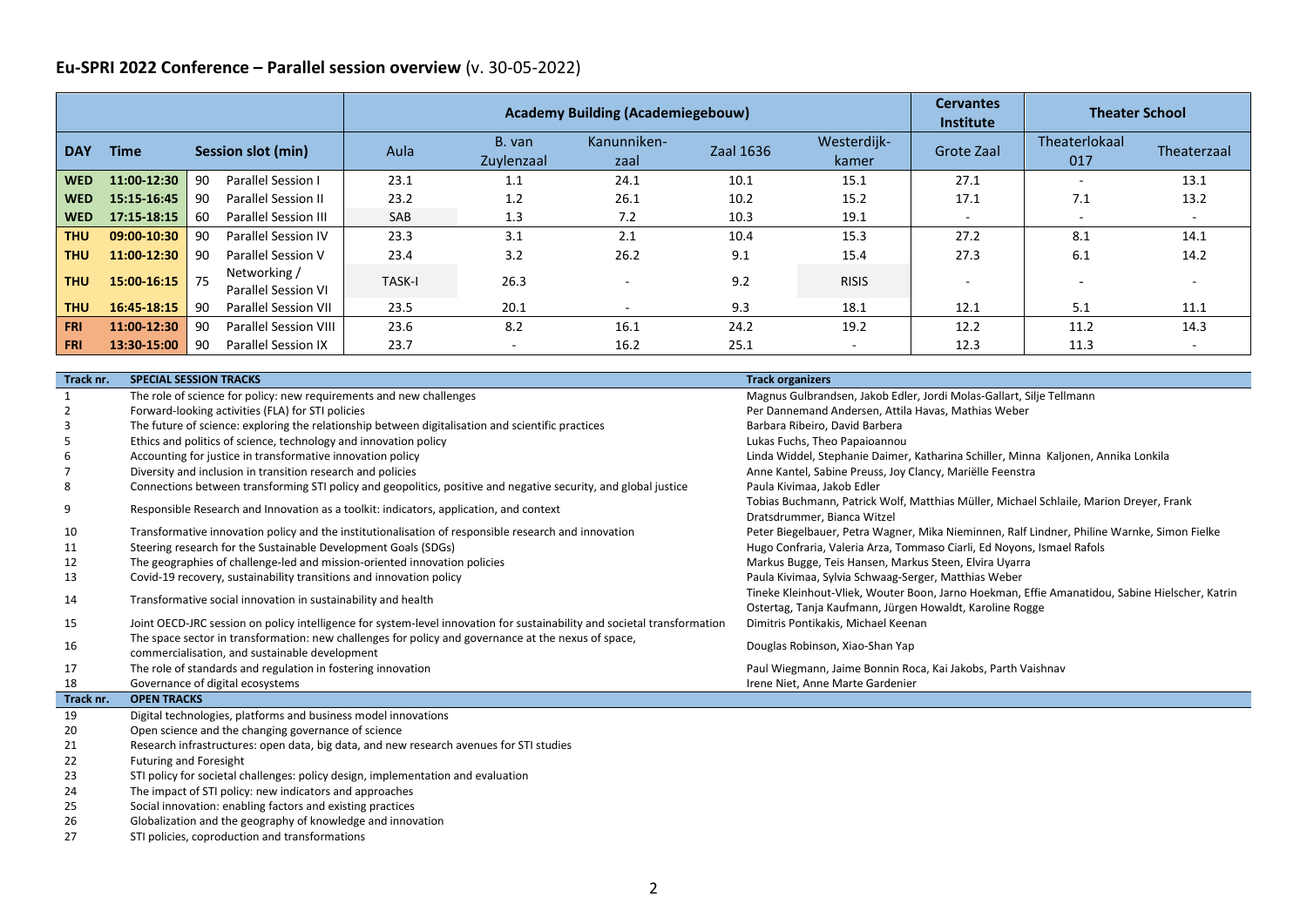| <b>Date</b> | <b>Session</b>                                          | <b>Session Chair</b>        | Paper ID | <b>Presentation author(s)</b>                                                                                                                               | <b>Presentation title</b>                                                                                                                                   | <b>Type</b> |
|-------------|---------------------------------------------------------|-----------------------------|----------|-------------------------------------------------------------------------------------------------------------------------------------------------------------|-------------------------------------------------------------------------------------------------------------------------------------------------------------|-------------|
| <b>WED</b>  | 1.1 - Science policy interaction I                      | Magnus                      | 214      | Jakob Edler, Maria Karaulova and Erlend Osland                                                                                                              | How do institutional conditions influence research use by policymakers?                                                                                     | Full paper  |
| 11:00-      |                                                         | Gulbrandsen                 |          | Simensen                                                                                                                                                    |                                                                                                                                                             |             |
| 12:30       |                                                         |                             |          |                                                                                                                                                             |                                                                                                                                                             |             |
|             |                                                         |                             | 215      | Kari-Elisabeth Skogen, Erlend Osland Simensen,                                                                                                              | BUGs in the system – Government officials as brokers, users and gatekeepers of                                                                              | Full paper  |
|             |                                                         |                             |          | Magnus Gulbrandsen and Taran Mari Thune                                                                                                                     | research                                                                                                                                                    |             |
|             |                                                         |                             | 203      | Matthias Huegel, Philip Doerr and Martin Kalthaus                                                                                                           | Where it all began: Transfer Opportunity Recognition by Scientists and their<br>Choice of Transfer Channels                                                 | Speed talk  |
|             | 10.1 - Transformative innovation<br>policy and RRI      | Peter Biegelbauer           | 120      | Douglas Robinson, Mireille Matt and Renée van Dis                                                                                                           | Implementing Missions on the ground: Where transformative policy and RRI<br>meet.                                                                           | Full paper  |
|             |                                                         |                             | 25       | Martijn Wiarda, Vladimir Sobota, Matthijs Janssen,<br>Geerten van de Kaa, Emad Yaghmaei and Neelke<br>Doorn                                                 | Public Participation in Mission-Oriented Innovation Projects                                                                                                | Full paper  |
|             |                                                         |                             | 248      | Magdalena Wicher, Richard Woolley, Jordi Molas-<br><b>Gallart and Shauna Stack</b>                                                                          | Transformative Innovation Policies (TIPs) in translation from theory to practice                                                                            | Full paper  |
|             | 13.1 - Covid-19 recovery                                | Sylvia Schwaag-<br>Serger   | 175      | Karl Matthias Weber, Bernhard Dachs, Sylvia<br>Schwaag-Serger, Lennart Stenberg, Daniel<br>Johannson, Paula Kivimaa, David Lazarevic and Jari<br>Lukkarinen | The transformative potential of COVID-19 recovery packages: A multi-level and<br>multi-policy domain perspective                                            | Full paper  |
|             |                                                         |                             | 43       | Paula Kivimaa, Jani Lukkarinen and David Lazarevic                                                                                                          | Analysis of Covid-19 Recovery and Resilience Policy in Finland: A Transformative<br>Policy Mix Approach                                                     | Full paper  |
|             |                                                         |                             | 82       | Mika Naumanen                                                                                                                                               | Covid-19 pandemic's impacts on innovation collaboration                                                                                                     | Speed talk  |
|             | 15.1 - Policy intelligence for                          | <b>Dimitrios Pontikakis</b> | 153      | Anabela Santos, Javier Barbero, Olga Diukanova,                                                                                                             | On the road to a 'Competitive Environmental Sustainability': How can European                                                                               | Full paper  |
|             | system-level innovation                                 |                             |          | Simone Salotti and Dimitrios Pontikakis                                                                                                                     | funds support regions in the transition?                                                                                                                    |             |
|             |                                                         |                             | 163      | Sergey Kolesnikov, Gabriel Chan, Anna Goldstein,                                                                                                            | Technology Spillovers as Drivers of Clean Energy Innovation: Mechanisms,                                                                                    | Full paper  |
|             |                                                         |                             |          | Laura Diaz Anadon and Venkatesh Narayanamurti                                                                                                               | <b>Enablers and Policy Implications</b>                                                                                                                     |             |
|             |                                                         |                             | 227      | Ivan Nechaev and Daniel Hain                                                                                                                                | Methodology of extraction of social effects reflected in CSR reports                                                                                        | Full paper  |
|             | 23.1 - Evaluating transformative<br>innovation policies | Florian Roth                | 49       | Alejandra Boni, Jordi Molas-Gallart, Diana Velasco,<br>Pablo F. Mendez, Paulina Terrazas and Johannes<br>Schot                                              | Evaluating transformative innovation policy from a formative approach. Insights<br>from two experimental engagements                                        | Full paper  |
|             |                                                         |                             | 54       | Tessa Mauw, Jonas Torrens, Mansi Jain and Martijn<br>van den Hurk                                                                                           | New advances in evaluating urban experimentation                                                                                                            | Full paper  |
|             |                                                         |                             | 59       | Florian Roth, Ralf Lindner, Miriam Hufnagl, Florian<br>Wittmann and Merve Yorulmaz                                                                          | Insights from the Scientific Support Action to the German High-Tech Strategy<br>2025                                                                        | Full paper  |
|             | 24.1 - Findings from evaluating<br>STI policies         | Franz Barjak                | 81       | Sergio Barbosa, Patricio Sáiz and José Luis Zofio                                                                                                           | The Emergence of Innovation Networks: Patents, Collaboration, and National<br>Innovation Systems in the European Periphery over the Long Term               | Full paper  |
|             |                                                         |                             | 124      | Franz Barjak                                                                                                                                                | Linking science and innovation through student-mediated knowledge exchange                                                                                  | Full paper  |
|             |                                                         |                             | 103      | Vladislav Cadil, Ondrej Dvoulety and Tomas Ratinger                                                                                                         | Research, Development and Innovation Strategies of Enterprises in Business R&D<br>Support Programmes, the Case of the Czech Republic                        | Speed talk  |
|             |                                                         |                             | 202      | Juan Aparicio, Javier Barbero, Jon Mikel Zabala-<br>Iturriagagoitia and Jose Luis Zofio                                                                     | Which are the bottleneck that constrain European innovation performance?                                                                                    | Speed talk  |
|             | 27.1 - STI policies and co-                             | Vassilis Galanos            | 225      | Enza Lissandrello, Rasmus Nedergård Steffansen and                                                                                                          | Knowledge Co-production on Air Quality - The Role of Planning Research in                                                                                   | Full paper  |
|             | production                                              |                             |          | Lasse Schytt Nørgaard                                                                                                                                       | Participatory, Healthy, and People-Centered Cities                                                                                                          |             |
|             |                                                         |                             | 97       | Vassilis Galanos                                                                                                                                            | Why so Few AI Practitioners in AI Policy? Specialist Views on Questions of<br>Control, Regulation, and Participation in Highly Promissory Environments.     | Full paper  |
|             |                                                         |                             | 171      | Hazal Baytok, Nicolas Julllien and Müge Özman                                                                                                               | The Feedback Loop Between the Online Citizen Science Platforms and Their<br>Participants: An Empirical Study of How Institutions and Motivations are Shaped | Speed talk  |
|             |                                                         |                             | 99       | Janina Käyhkö, Kaisa Korhonen-Kurki, Mikael Hilden<br>and Sirkku Juhola                                                                                     | Emerging forms of institutionalising user engagement in science: knowledge co-<br>production in strategic research in Finland                               | Speed talk  |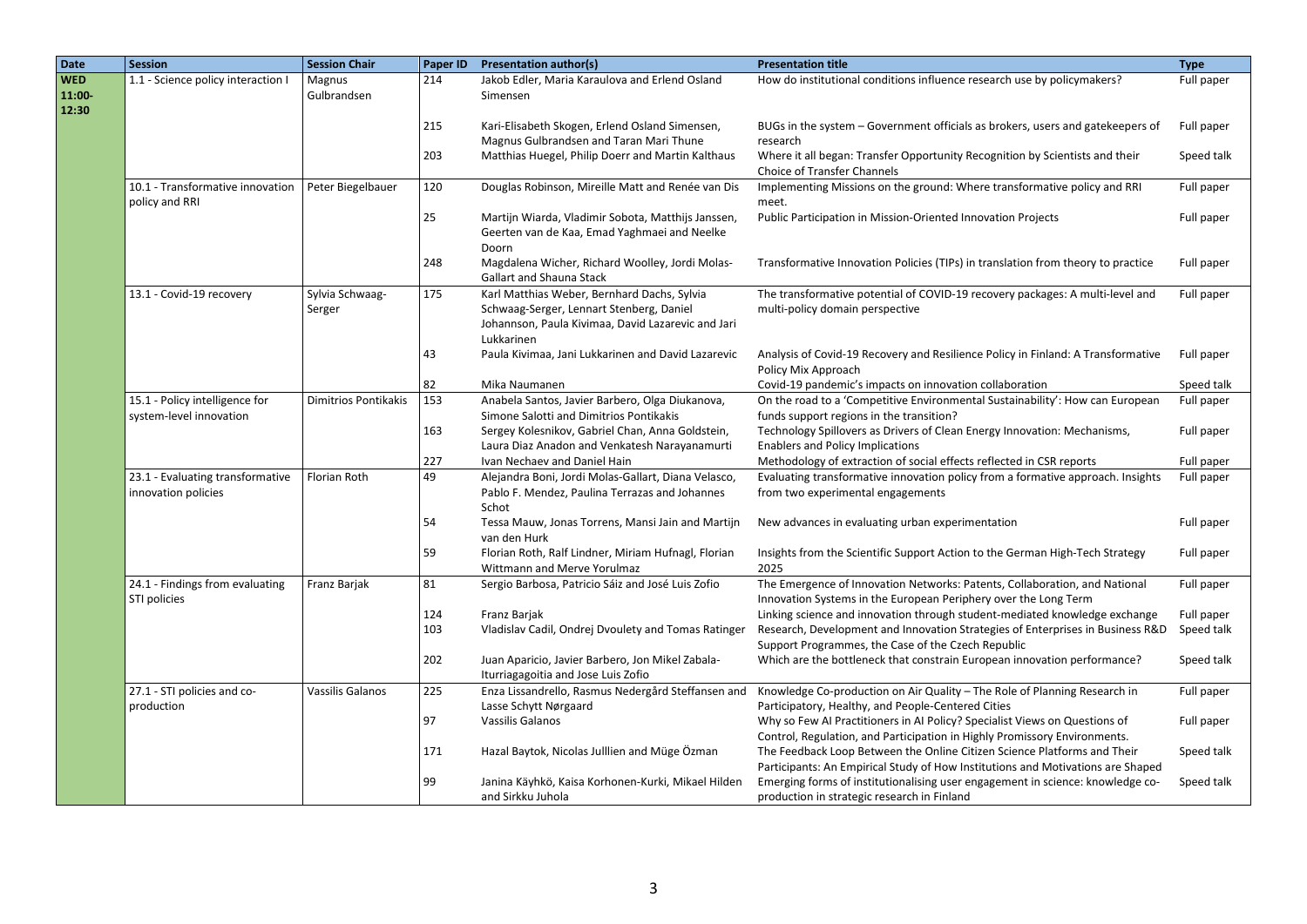| <b>WED</b><br>15:15<br>16:45 | 1.2 - Funding policy and impact                                        | Jakob Edler         | 179 | Silje Tellmann and Magnus Gulbrandsen                                                                                                                           | Demanding research: an analysis of contract research in policymaking                                                                                                                             | Full paper |
|------------------------------|------------------------------------------------------------------------|---------------------|-----|-----------------------------------------------------------------------------------------------------------------------------------------------------------------|--------------------------------------------------------------------------------------------------------------------------------------------------------------------------------------------------|------------|
|                              |                                                                        |                     | 164 | Jones and Michael Hopkins                                                                                                                                       | Joshua Moon, Frederique Bone, Duncan Moore, Kate Connecting capabilities: A role for specialist knowledge exchange professionals in Full paper<br>boundary-spanning university research projects |            |
|                              |                                                                        |                     | 150 | Thomas Zacharewicz, Noemí Pulido Pavón and<br>Benedetto Lepori                                                                                                  | Funding modes and university research performance A multilevel analysis                                                                                                                          | Full paper |
|                              | 10.2 - Transformative innovation<br>policy and RRI                     | Mika Nieminen       | 243 | Peter Biegelbauer, Petra Wagner and Katharina<br>Berger                                                                                                         | Experiences with institutionalizing responsible research performing and funding                                                                                                                  | Full paper |
|                              |                                                                        |                     | 199 | Stephanie Daimer, Hendrik Berghäuser and Ralf<br>Lindner                                                                                                        | The Institutionalisation of a New Paradigm at Policy Level                                                                                                                                       | Full paper |
|                              |                                                                        |                     | 96  |                                                                                                                                                                 | Bart Walhout, Kornelia Konrad and Stefan Kuhlmann Making a difference? - Nanotechnology governance, Responsible Innovation and Full paper<br>the quest for transformative change                 |            |
|                              | 13.2 - Covid-19 recovery                                               | Paula Kivimaa       | 241 | Markus Trunschke, Bettina Peters, Dirk Czarnitzki<br>and Christian Rammer                                                                                       | COVID-19 and Innovation: Long COVID for German Innovation Activities?                                                                                                                            | Speed talk |
|                              |                                                                        |                     | 233 | Leticia Müller and Jochen Markard                                                                                                                               | Analyzing net-zero policy mixes from a sustainability transitions perspective                                                                                                                    | Full paper |
|                              |                                                                        |                     | 123 | Susanne Giesecke and Dana Wasserbacher                                                                                                                          | Future Roadmaps of Consumption in the EU                                                                                                                                                         | Speed talk |
|                              | 15.2 - Policy intelligence for<br>system-level innovation              | Guia Bianchi        | 207 | Dimitrios Pontikakis, Ignacio Gonzalez Vazquez, Guia<br>Bianchi, Marina Ranga, Solange Mifsud, Ramojus<br>Reimeris, Anabela Marques Santos and Carmen<br>Madrid | Innovation Strategies for Sustainability (S4)                                                                                                                                                    | Full paper |
|                              |                                                                        |                     | 213 | Michael Keenan                                                                                                                                                  | Transitions in strategic intelligence: developing the knowledge base for STI-<br>enabled sustainability transitions                                                                              | Full paper |
|                              |                                                                        |                     | 122 | Dominique Guellec, Paresa Markianidou, Lena<br>Tsipouri and Joseba Sanmartín                                                                                    | The IntelComp Platform: A Policy Intelligence Tool for Transformative STI Policies                                                                                                               | Speed talk |
|                              |                                                                        |                     | 64  | Sarah Seus and Elisa Wallwaey                                                                                                                                   | SIPER: the Science and Innovation Policy Evaluations Repository: what is it and<br>what can be done with it?                                                                                     | Speed talk |
|                              | 17.1 - The role of standards and<br>regulation in fostering innovation | Paul Wiegmann       | 21  | Knut Blind and Florian Münch                                                                                                                                    | Rules and innovation in a globalising economy: Do standards and regulations<br>affect innovation differently?                                                                                    | Full paper |
|                              |                                                                        |                     | 300 | Paul Wiegmann, Doyoung Eom, Henk de Vries                                                                                                                       | Measuring Societal Impact of Standards                                                                                                                                                           | Full paper |
|                              |                                                                        |                     | 301 | Jaime Bonnin Roca                                                                                                                                               | The role of regulators as innovation intermediaries                                                                                                                                              | Full paper |
|                              | 23.2 - Research evaluation and<br>societal impact                      | Jordi Molas-Gallart | 148 | André Brasil, Joviles Vitorio Trevisol and Leonie van<br>Drooge                                                                                                 | Research evaluation in Brazil and The Netherlands: A comparative study                                                                                                                           | Full paper |
|                              |                                                                        |                     | 80  | Jordi Molas-Gallart and Richard Woolley                                                                                                                         | Research impact seen from the user side                                                                                                                                                          | Full paper |
|                              |                                                                        |                     | 86  | Kristin Oxley                                                                                                                                                   | Grant peer review panels evaluating interdisciplinary research - a stumbling<br>block for effective STI policy for societal challenges?                                                          | Speed talk |
|                              |                                                                        |                     | 251 | Carlos Montalvo                                                                                                                                                 | Innovation social value optimisation: Behavioural additionality, impact<br>assessment and policy roadmapping                                                                                     | Speed talk |
|                              | 26.1 - Relatedness,<br>diversification and skills                      | Carolina Castaldi   | 84  | Indira Yarullina                                                                                                                                                | Structure and dynamics of regional research landscape                                                                                                                                            | Full paper |
|                              |                                                                        |                     | 143 | Mariane Santos Françoso, Ron Boschma and<br>Nicholas Vonortas                                                                                                   | Regional diversification in Brazil: patterns and policy prospects                                                                                                                                | Full paper |
|                              |                                                                        |                     | 56  | Carolina Castaldi and Kyriakos Drivas                                                                                                                           | Innovation and Regional Branching: an Exploration of Technological, Design and<br><b>Market Activities</b>                                                                                       | Full paper |
|                              | 7.1 - Diversity and inclusion in<br>transitions                        | Anne Kantel         | 48  | Riina Bhatia, Maria Merisalo, Nina Rilla and Tuisku<br>Salonen                                                                                                  | From persisting gender inequality to inclusion in research and innovation<br>content: challenging the gender equality norm in the STI fields                                                     | Full paper |
|                              |                                                                        |                     | 73  | Amanda Martinez Reyes and Jenny Lieu                                                                                                                            | A transdisciplinary approach to redefine the roles, identities, and experiences of<br>diverse stakeholder groups in regional energy transitions                                                  | Full paper |
|                              |                                                                        |                     | 90  | Lucio Morettini and Massimiliano Tani Bertuol                                                                                                                   | Gender and career progression in academia: European evidence                                                                                                                                     | Full paper |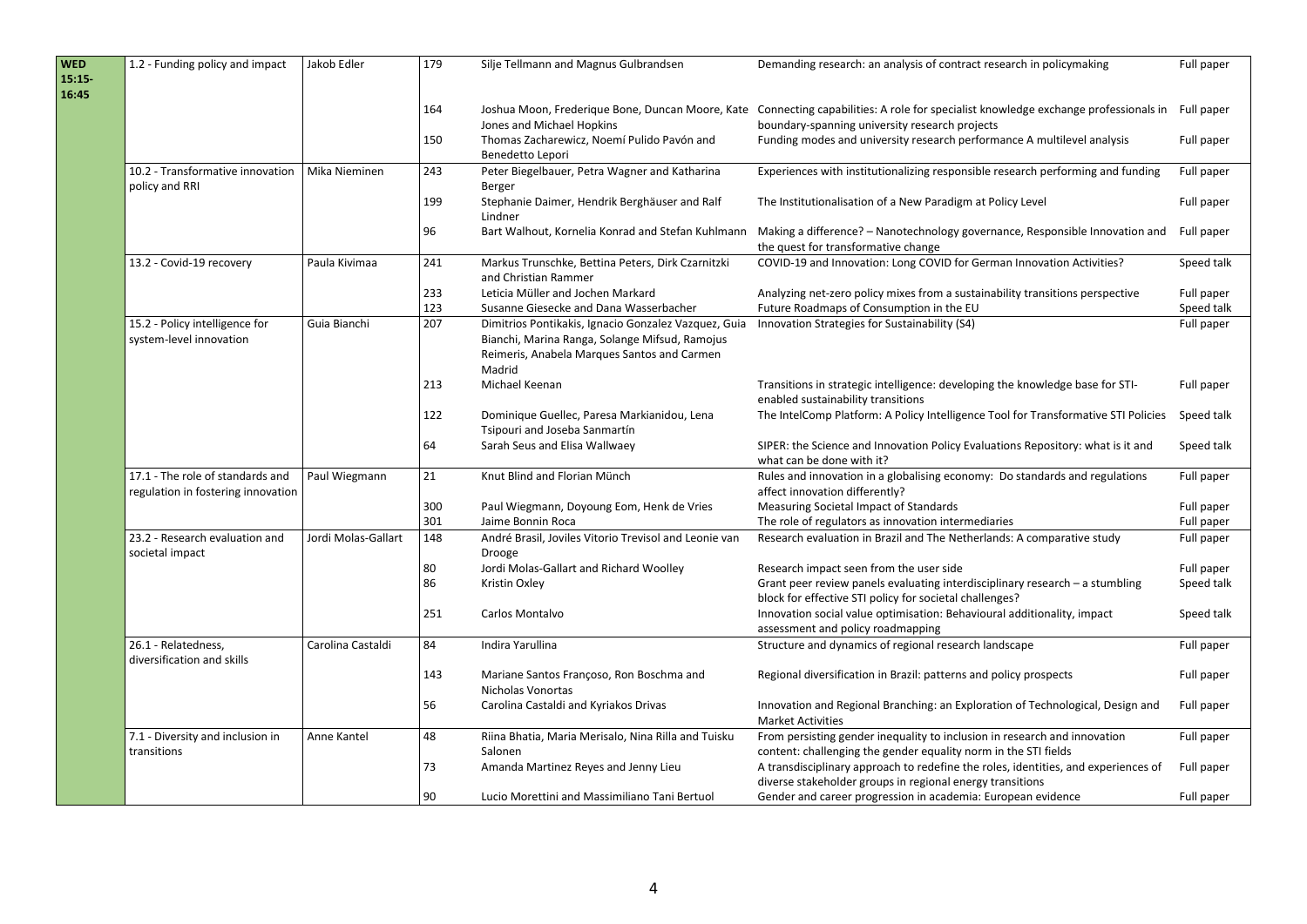| <b>WED</b> | Stakeholder Advisory Board          | Philippe Larrue  |     | SAB members:                                      |                                                                                    |            |
|------------|-------------------------------------|------------------|-----|---------------------------------------------------|------------------------------------------------------------------------------------|------------|
| 17:15      | (SAB) session                       |                  |     | Tatiana Fernandez Sirera                          |                                                                                    |            |
| 18:15      |                                     |                  |     | Christian Naczinsky                               |                                                                                    |            |
|            |                                     |                  |     | Antti Pelkonen                                    |                                                                                    |            |
|            |                                     |                  |     | Sylvia Schwaag Serger                             |                                                                                    |            |
|            | 1.3 - Science policy interaction II | Silje Tellmann   | 108 | Michael P. Schlaile, Matthias Mueller, Stephanie  | From linear policy to tackling wicked problems: A methodological reflection on     | Full paper |
|            |                                     |                  |     | Lang, Matthijs Janssen, Iris Wanzenböck, Kristina | the implications of the normative turn                                             |            |
|            |                                     |                  |     | Bogner, Michael Schramm and Andreas Pyka          |                                                                                    |            |
|            |                                     |                  | 98  | Eva Marina Valencia Leñero, Michel Nader Sayún,   | Multi-stakeholder urban coalitions as platforms for governance processes:          | Speed talk |
|            |                                     |                  |     | Ricardo Gómez Zamudio, Alejandro Jiménez Montes,  | Mexico City's Tricolor Coalition Action-Research Case Study                        |            |
|            |                                     |                  |     | Brenda Zetune Calderón and Moisés R. Rebollar     |                                                                                    |            |
|            |                                     |                  |     | Guagnelli                                         |                                                                                    |            |
|            | 10.3 - Transformative innovation    | Petra Wagner     | 249 | Roger Strand, Thomas Völker, Sissel S. Aasheim,   | Transformative Translations?                                                       | Full paper |
|            | policy and RRI                      |                  |     | Magdalena Wicher, Anne Bremer & Kjetil            |                                                                                    |            |
|            |                                     |                  |     | Rommetveit                                        |                                                                                    |            |
|            |                                     |                  | 198 | Attila Havas                                      | Interactions among societal and professional RTDI actors in four different futures | Speed talk |
|            | 19.1 - Digital technologies and     | Katherine Lovell | 137 | Tuukka Mäkitie, Jens Hanson, Sigrid Damman and    | On the role of digital innovation in sustainability transitions                    | Full paper |
|            | sustainability transitions          |                  |     | Mari Wardeberg                                    |                                                                                    |            |
|            |                                     |                  | 67  | Elisabeth Eberling                                | Assessing the sustainability of a digital eco-innovation                           | Speed talk |
|            |                                     |                  | 236 | Katherine Lovell                                  | Digital Twinning for infrastructure transformations: opportunities for policy and  | Speed talk |
|            |                                     |                  |     |                                                   | sustainability?                                                                    |            |
|            | 7.2 - Diversity and inclusion in    | Joy Clancy       | 94  | Anne Kantel, Sabine Preuß and Maria Stadler       | Voicing a Diversity of Needs: The role of intermediaries in designing and          | Full paper |
|            | transitions                         |                  |     |                                                   | implementing diverse and inclusive energy transition policies                      |            |
|            |                                     |                  | 146 | Susan van der Veen, Lotte Asveld, Cedric Heijdens | Designing inclusive bio-based value chains: Involving local stakeholders through   | Full paper |
|            |                                     |                  |     | and Patricia Osseweijer                           | capability sensitive design                                                        |            |

| Date                | <b>Session</b>                                            | <b>Session Chair</b> | Paper ID | <b>Presentation author(s)</b>                                                                                                                                                              | <b>Presentation title</b>                                                                                                                                    | <b>Type</b> |
|---------------------|-----------------------------------------------------------|----------------------|----------|--------------------------------------------------------------------------------------------------------------------------------------------------------------------------------------------|--------------------------------------------------------------------------------------------------------------------------------------------------------------|-------------|
| THU 09:00-<br>10:30 | 10.4 - Transformative innovation<br>policy and RRI        | Ralf Lindner         | 169      | Philip Shapira, Claire Holland, Priscila Ferri de<br>Oliveira and Adam McCarthy                                                                                                            | Innovation intermediaries at the convergence of digital technologies,<br>sustainability, and system governance.                                              | Full paper  |
|                     |                                                           |                      | 40       | Raúl Tabarés, Ezekiela Arrizabalaga and Hanna<br>Kuittinen                                                                                                                                 | Understanding conditions for implementing Responsible Research and Innovation<br>(RRI) into regional innovation ecosystems: The case of Cantabria            | Full paper  |
|                     |                                                           |                      | 200      | Sevedesmaeil Mousavi                                                                                                                                                                       | Research Policies and Policy Instruments for Developing and Facilitating<br><b>Transformative Research at Universities</b>                                   | Full paper  |
|                     | 14.1 - Transformative social<br>innovation                | Katrin Ostertag      | 93       | Ambra Giuliano and Francesco Gerli                                                                                                                                                         | Navigating Just Transitions: a systematic literature review                                                                                                  | Full paper  |
|                     |                                                           |                      | 193      | Stefan Philipp                                                                                                                                                                             | Transformation in healthcare: A social innovation perspective on the interaction<br>of technological and organisational change                               | Full paper  |
|                     |                                                           |                      | 209      | Bonno Pel, Ariane Debourdeau, Kemp Rene, Adina<br>Dumitru, Edina Vadovics, Martina Schaefer,<br>Marianna Markantoni, Benjamin Schmid, Frances<br>Fahy, Aurore Fransolet and Karin Thalberg | Energy Citizenship; Ideals, Ideal types and Ideology in the Energy Transition                                                                                | Full paper  |
|                     | 15.3 - Policy intelligence for<br>system-level innovation | Philippe Larrue      |          | Amber Geurts, Frans Van Der Zee and Vincent<br>Baarslag                                                                                                                                    | Challenge-driven evaluation: policy evaluation for societal challenges                                                                                       | Full paper  |
|                     |                                                           |                      | 127      | Eloi Bigas, Nicolau Duran-Silva, Enric Fuster, César<br>Parra-Rojas, Ruggero Cortini, Francesco Massucci,<br>Arnau Quinquillà, Tatiana Fernández, Montserrat<br>Romagosa and Marta Cortijo | Monitoring challenge-oriented smart specialisation. Opportunities and limitations Full paper<br>of open data and semantic techniques. The case of Catalonia. |             |
|                     |                                                           |                      | 126      | Carolina Resende Haddad and Anna Bergek                                                                                                                                                    | Additionality for transformative change: attribution through contribution?                                                                                   | Full paper  |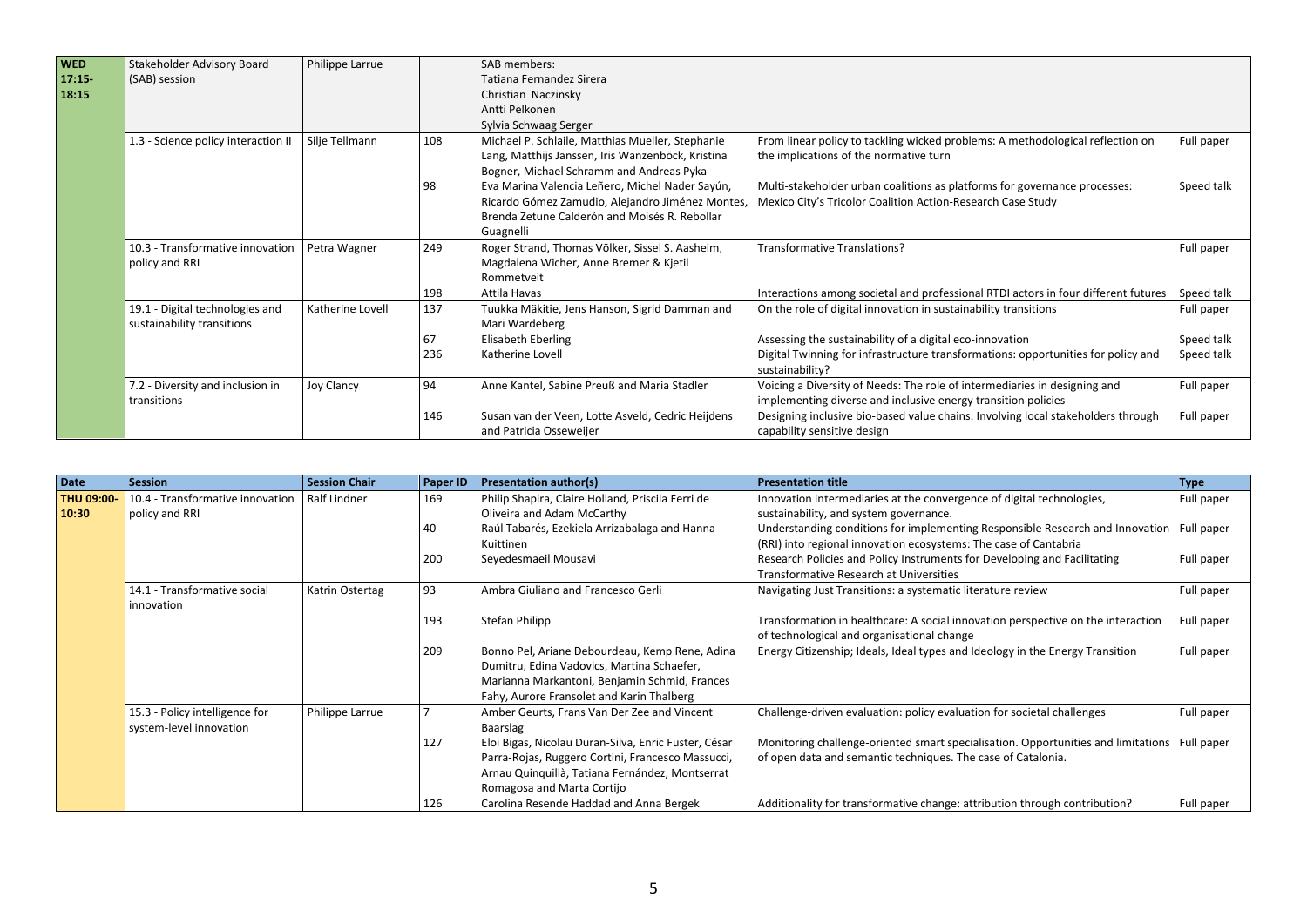|            | 2.1 - Forward looking for STI    | Per Dannemand           | 217 | Ewa Dönitz, Björn Moller, Ariane Voglhuber-                                                      | Innovation and technology roadmaps as a tool for policy making                                                    | Full paper |
|------------|----------------------------------|-------------------------|-----|--------------------------------------------------------------------------------------------------|-------------------------------------------------------------------------------------------------------------------|------------|
|            |                                  | Andersen                |     | Slavinsky and Anna Kirstgen                                                                      |                                                                                                                   |            |
|            |                                  |                         | 238 | Sergio Salles-Filho, Nicholas Vonortas, Laurent Bach,                                            | Planning and reorienting funding agencies: international evidence and trends                                      | Full paper |
|            |                                  |                         |     | Marie-Louise Eriksson, Kleinsy Bonilla, Adriana Bin                                              |                                                                                                                   |            |
|            |                                  |                         |     | and Yohanna Juk                                                                                  |                                                                                                                   |            |
|            |                                  |                         | 208 | Attila Havas, Matthias Weber, Susanne Giesecke and Context scenarios to underpin EU R&I policies |                                                                                                                   | Speed talk |
|            |                                  |                         | 53  | Dana Wasserbacher                                                                                |                                                                                                                   |            |
|            |                                  |                         |     | Per Dannemand Andersen and Antti Silvast                                                         | Stakeholder inclusion in estimating future techno-economic data for energy                                        | Speed talk |
|            |                                  |                         |     |                                                                                                  | technologies for long-term energy planning                                                                        |            |
|            | 23.3 - Diffusion policies for    | Wouter Boon             | 52  | Stephanie Francis Grimbert, Jon Mikel Zabala                                                     | Implementing innovation-related public procurement: ordinary, dynamic and                                         | Full paper |
|            | transformative change            |                         |     | Iturriagagoitia and Ville Valovirta                                                              | functional capabilities                                                                                           |            |
|            |                                  |                         | 70  | Douglas Robinson, Susana Borràs and Boon Wouter                                                  | Reimagining the diffusion of innovation: generalisation as a key element of<br>policies for transformative change | Full paper |
|            |                                  |                         | 83  | Matthijs Janssen, Joeri Wesseling, Jonas Colen                                                   | Missions as a boundary object in umbrella frameworks: The case of the Dutch                                       | Full paper |
|            |                                  |                         |     | Torrens, Matthias Weber and Caetano Penna                                                        | Mission-oriented Topsector and Innovation Policy                                                                  |            |
|            | 27.2 - Transformative innovation | Jan Fagerberg           | 114 | Susana Borrás, Stine Haakonsson, Christian                                                       | Conceptualizing the Roles and Capacity of Public Organizations in the Governance Full paper                       |            |
|            | policies                         |                         |     | Hendriksen, Trine Pallesen, René Taudal Poulsen and                                              | of Sustainability Transitions. A Literature Review                                                                |            |
|            |                                  |                         |     | Lucas Somavilla                                                                                  |                                                                                                                   |            |
|            |                                  |                         | 35  | Caetano Penna, Johan Schot, Diana Velasco and                                                    | "Transformative" Mission-Oriented Policies: a conceptual framework and case                                       | Full paper |
|            |                                  |                         |     | Jordi Molas-Gallart                                                                              | study                                                                                                             |            |
|            |                                  |                         | 136 | Jan Fagerberg                                                                                    | Mobilizing innovation policy in the pursuit of net-zero emissions                                                 | Full paper |
|            | 3.1 - Future of science          | Barbara Ribeiro         | 253 | Stefano Bianchini, Moritz Muller and Pierre Pelletier                                            | AI in science: An emerging method of invention                                                                    | Full paper |
|            |                                  |                         | 174 | Priscila Ferri de Oliveira                                                                       | The impact of artificial intelligence on scientific collaboration: Setting the scene                              | Full paper |
|            |                                  |                         |     |                                                                                                  | for a future research agenda                                                                                      |            |
|            |                                  |                         | 37  | Simon Schmitz and Dilâra Dayakli                                                                 | Navigating Change-Introducing the DLR-PT Strategic Impact Navigation                                              | Speed talk |
|            |                                  |                         |     |                                                                                                  | <b>Assessment Model</b>                                                                                           |            |
|            | 8.1 - STI policy and geopolitics | Paula Kivimaa           | 42  | Caetano Penna                                                                                    | Geopolitics and the economics of innovation: a "New" Political Economy of                                         | Full paper |
|            |                                  |                         |     |                                                                                                  | Technological Innovation Strategies in the Post-Pandemic World?                                                   |            |
|            |                                  |                         | 11  | Matthew Sample                                                                                   | Reformulating the Global in Cosmopolitan Governance of Technoscience                                              | Full paper |
| THU 11:00- | 14.2 - Transformative social     | <b>Effie Amanatidou</b> | 51  | Jakob Edler, Katrin Ostertag and Johanna Schuler                                                 | Social innovation, transformation and public policy                                                               | Full paper |
| 12:30      | innovation                       |                         |     |                                                                                                  |                                                                                                                   |            |
|            |                                  |                         | 223 | Julino Soares, Claudio Cordovil, Marina Borba and                                                | Civil Society in the Public Policy Arena: meetings and disagreements of                                           | Speed talk |
|            |                                  |                         |     | Fernando Aith                                                                                    | organizations representing patients with rare diseases in Brazil                                                  |            |
|            |                                  |                         | 131 | Tineke Kleinhout-Vliek, Wouter Boon, Rob                                                         | Legitimising Dutch Social Pharmaceutical Innovation                                                               | Full paper |
|            |                                  |                         |     | Hagendijk, Jarno Hoekman and Ellen Moors                                                         |                                                                                                                   |            |
|            |                                  |                         | 119 | Karina Maldonado-Mariscal                                                                        | Regional Innovation Policy in Mexico: Towards Social Innovation Ecosystems                                        | Speed talk |
|            | 15.4 - Policy intelligence for   | Michael Keenan          | 130 | Douglas Robinson, Mireille Matt and Matthias                                                     | Strategic Intelligence for mission-oriented STI policy making: are new                                            | Full paper |
|            | system-level innovation          |                         |     | Weber                                                                                            | requirements and new capacities needed?                                                                           |            |
|            |                                  |                         | 65  | Susana Borrás, Francesco Gerli and Susanna                                                       | Public Organizations' Anticipatory Capacity in the Governance of Transformative                                   | Full paper |
|            |                                  |                         |     | Kugelberg                                                                                        | Innovation for Sustainable Transitions                                                                            |            |
|            |                                  |                         | 129 | Bart Hollants, Maryse Chappin, Matthijs Janssen and                                              | Dual use innovation: a systematic literature review and research agenda                                           | Speed talk |
|            |                                  |                         |     | <b>Ellen Moors</b>                                                                               |                                                                                                                   |            |
|            | 23.4 - Science governance and    | Philip Doerr            | 31  | Emanuela Reale, Antonio Zinilli and Andrea Spinello                                              | The diversity of policy instruments for public R&D funding: the role of Research                                  | Full paper |
|            | research policies                |                         |     |                                                                                                  | Councils                                                                                                          |            |
|            |                                  |                         | 111 | Manuel Pereira-Puga and Luis Sanz-Menéndez                                                       | Research centres funding schemes as instruments for university change: Their                                      | Full paper |
|            |                                  |                         |     |                                                                                                  | policy and institutional barriers                                                                                 |            |
|            |                                  |                         | 186 | Marius Berger and Johannes Bersch                                                                | Outside Equity and Startup Innovation: Evidence from the German INVEST                                            | Speed talk |
|            |                                  |                         |     |                                                                                                  | Program                                                                                                           |            |
|            |                                  |                         | 201 |                                                                                                  | Philip Doerr, Maximilian Goethner and Uwe Cantner TTO-Scientist Interaction and Academic Spin-Off Creation        | Speed talk |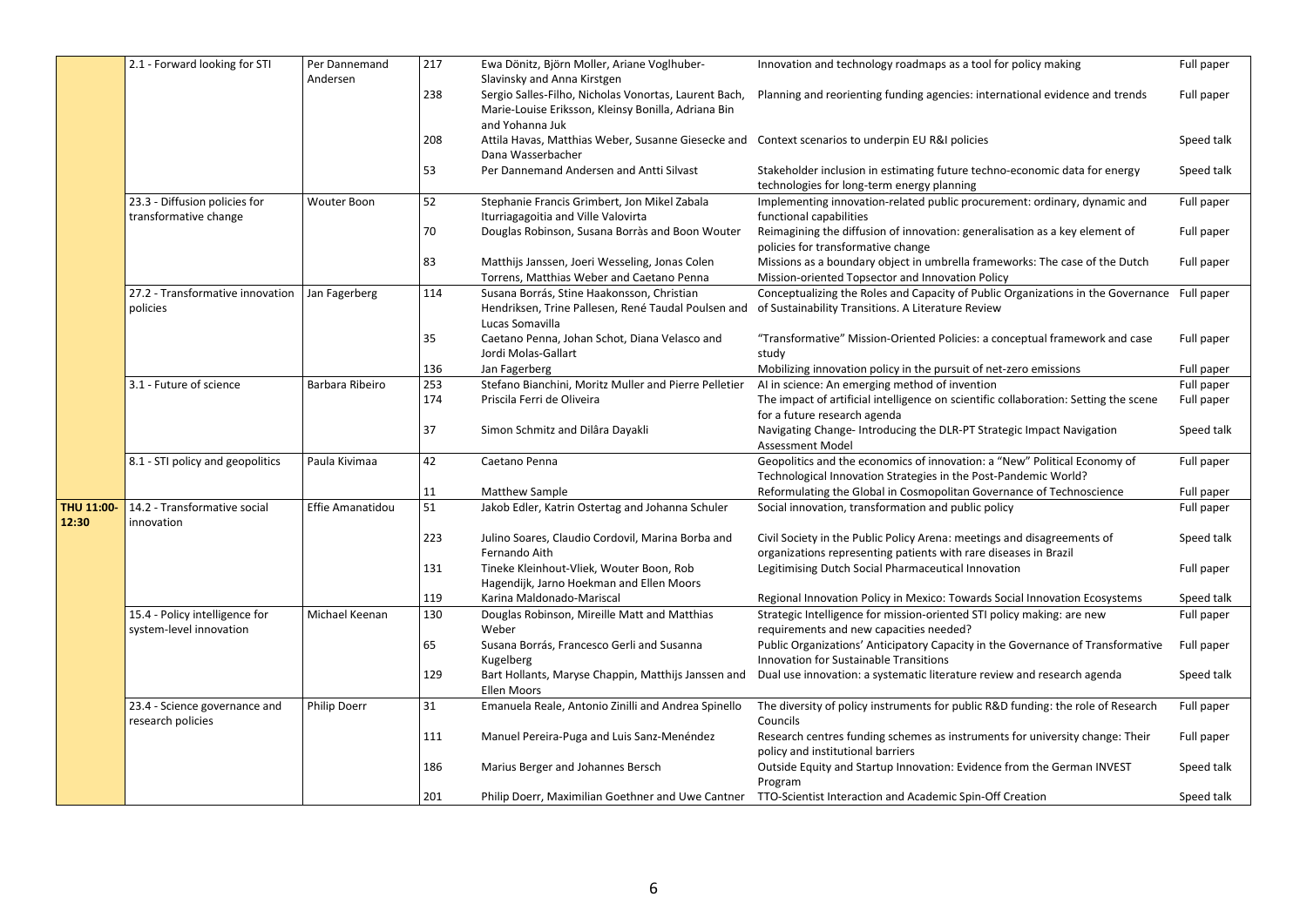|                  | 26.2 - Geography, relatedness       | Ron Boschma              | 57  | Nico Pintar, Jürgen Essletzbichler and Thomas         | Evaluating different knowledge complexity measures for European metropolitan                                                                    | Full paper |
|------------------|-------------------------------------|--------------------------|-----|-------------------------------------------------------|-------------------------------------------------------------------------------------------------------------------------------------------------|------------|
|                  | and complexity                      |                          |     | Scherngell                                            | regions                                                                                                                                         |            |
|                  |                                     |                          | 246 | Ron Boschma                                           | Designing Smart Specialization Policy: relatedness, unrelatedness, or what?                                                                     | Full paper |
|                  |                                     |                          | 22  | Bruno Fischer, Susann Schäfer, Paola Rücker           | THE GEOGRAPHIES OF VENTURE CAPITAL IN THE CONTEXT OF ENTREPRENEURIAL Speed talk                                                                 |            |
|                  |                                     |                          |     | Schaeffer, Nicholas Vonortas and Alsones Balestrin    | <b>ECOSYSTEMS</b>                                                                                                                               |            |
|                  | 27.3 - STI policies and transitions | Knut Blind               | 79  | Binbin J. Pearce, Vassilis Stavrakas, Ilias Tsopelas, | Energy citizenship for inclusive decarbonization: Making use of a transdisciplinary Full paper                                                  |            |
|                  |                                     |                          |     | Jenny Lieu, Anastasia Ioannou, Niall P. Dunphy,       | framework for creating transformative knowledge                                                                                                 |            |
|                  |                                     |                          |     | Georgios Xexakis, Gioia Falcone, Michael Brenner-     |                                                                                                                                                 |            |
|                  |                                     |                          |     | Fliesser, Gosia Matowska, Christina Protopapadaki     |                                                                                                                                                 |            |
|                  |                                     |                          |     | and Alexandros Flamos                                 |                                                                                                                                                 |            |
|                  |                                     |                          | 218 | Shubham Sharma                                        | Analysing LED Lamp transition in India - A multi-level perspective                                                                              | Speed talk |
|                  |                                     |                          | 91  | Zahar Koretsky                                        | Unjust transitions away from coal in Eastern Europe: Preliminary lessons from a                                                                 | Speed talk |
|                  |                                     |                          |     |                                                       | monoindustrial Jiu Valley                                                                                                                       |            |
|                  |                                     |                          | 19  | <b>Knut Blind</b>                                     | The Role of the Quality Infrastructure (QI) within Socio-Technical                                                                              | Speed talk |
|                  |                                     |                          |     |                                                       | Transformations: A Review and Research Agenda                                                                                                   |            |
|                  | 3.2 - Future of science             | Priscila Oliveira        | 36  | Laurens Hessels, Rik Joosen and Anne-Floor            | The future of science in the Netherlands: a review of key trends and uncertainties                                                              | Full paper |
|                  |                                     |                          |     | Scholvinck                                            |                                                                                                                                                 |            |
|                  |                                     |                          | 116 | Rögnvaldur Saemundsson and Maureen McKelvey           | Stability and change in academic engagement: Collaborative PhD projects in                                                                      | Full paper |
|                  |                                     |                          |     |                                                       | biomedical engineering at Chalmers University of Technology 1948-2018.                                                                          |            |
|                  |                                     |                          | 234 | Camille Bellet and Barbara Ribeiro                    | Digital sensing technologies and knowing practices in cattle farming                                                                            | Full paper |
|                  | 6.1 - Justice in innovation policy  | Katharina Schiller       | 112 | <b>Toon Meelen</b>                                    | Political economy scenarios for the housing-energy-mobility nexus                                                                               | Speed talk |
|                  |                                     |                          | 58  | Francesco Gerli, Susanna Kugelberg and Susana         | When just means capable: investigating the capacities of public actors for green                                                                | Full paper |
|                  |                                     |                          |     | Borrás                                                | and just transitions.                                                                                                                           |            |
|                  |                                     |                          | 106 | Astrid Gläsel, Markus Egermann and Magdalena          | Elucidating the capabilities of international mechanisms to foster procedural just                                                              | Full paper |
|                  |                                     |                          |     | Tanzer                                                | system change - the case of the 2021 UN Food System Summit                                                                                      |            |
|                  | 9.1 - Responsible RI as toolkit     | Tobias Buchmann          | 18  | Delia Mangelkramer                                    | Addressing responsibility in sustainability-driven innovation processes:                                                                        | Full paper |
|                  |                                     |                          |     |                                                       | Management lessons for sustainable innovation from a systematic literature                                                                      |            |
|                  |                                     |                          |     |                                                       | review                                                                                                                                          |            |
|                  |                                     |                          | 166 | Jip Leendertse and Frank van Rijnsoever               | Finding Neverland, Entrepreneurial Ecosystems for Sustainable Entrepreneurship                                                                  | Full paper |
|                  |                                     |                          | 61  | Alfredo Yegros, Tim Willemse, Wouter van de Klippe    | An investigation of the landscape of mental health research                                                                                     | Full paper |
|                  |                                     |                          |     | and Ismael Rafols                                     |                                                                                                                                                 |            |
| THU 15:00-       | RISIS: Networking session           | <b>Thomas Scherngell</b> |     | Thomas Scherngell, Emanuela Reale and Ed Noyons       | RISIS Eu-SPRI 2022 CAFÉ SESSION                                                                                                                 | Networking |
| 16:15            |                                     |                          |     |                                                       |                                                                                                                                                 | session    |
|                  | TASK-I: Networking session          | Matthias Weber           |     | Diana Velasco, Tatiana Fernandez Sirera, Erika        | Mainstreaming Transformative innovation policy: next steps towards building a                                                                   | Networking |
|                  |                                     |                          |     | Kraemer-Mbula, Susanne Meyer, Katharina Schiller,     | shared knowledge infrastructure (TASK-I)                                                                                                        | session    |
|                  |                                     |                          |     | Johan Schot, Matthias Weber                           |                                                                                                                                                 |            |
|                  | 26.3 - Geography and                | Agata Lambrechts         | 118 | Inta Mierina, Anete Vingre, Olga Cara and Rita Kasa   | Science diaspora collaboration with home country: empirical evidence on factors                                                                 | Full paper |
|                  | collaboration                       |                          |     |                                                       | that facilitate and hamper collaboration                                                                                                        |            |
|                  |                                     |                          | 155 | Agata Lambrechts, Marco Cavallaro and Benedetto       | Collaborative Preference: Mechanisms of Alliance Formation across the European Full paper                                                       |            |
|                  |                                     |                          |     | Lepori                                                | Universities Initiative                                                                                                                         |            |
|                  | 9.2 - Responsible RI as toolkit     | Tobias Buchmann          | 168 | Sajad Ashouri, Arash Hajikhani, Arho Suominen, Ari    | Are Sustainable-Oriented Technologies Disruptive? An Approach to Measuring                                                                      | Full paper |
|                  |                                     |                          |     | Hyytinen and Perti Rouvinen                           | <b>Technology Disruptivness Using Patents</b>                                                                                                   |            |
|                  |                                     |                          | 142 | Maria Åkerman, Hanna Saari and Regina Sipos           | Reshaping RRI keys to embrace grassroots innovations: focus on community                                                                        | Speed talk |
|                  |                                     |                          |     |                                                       | empowerment                                                                                                                                     |            |
|                  |                                     |                          | 147 | Anja Grüll, Klaus-Peter Wegge and Bianca Laue         | A toolkit for inclusive innovation workshops: Enabling co-creation in multiple-                                                                 | Speed talk |
|                  |                                     |                          |     |                                                       | stakeholder settings                                                                                                                            |            |
| <b>THU 16:45</b> | 11.1 - Research for SDGs            | Hugo Confraria           | 189 | Tommaso Ciarli, Hugo Confraria, Ed Noyons and         | How does SDG Related Research Differ?                                                                                                           | Full paper |
| 18:15            |                                     |                          |     | <b>Ismael Rafols</b>                                  |                                                                                                                                                 |            |
|                  |                                     |                          | 232 | Javier Ortega-Colomer, Oscar Llopis and Julia Olmos   | Scientists' engagement in knowledge transfer activities: the role of SDG-inspired                                                               | Full paper |
|                  |                                     |                          |     | Peñuela                                               | research agendas                                                                                                                                |            |
|                  |                                     |                          | 5   |                                                       | Marco Cavallaro, Peter Edlund and Benedetto Lepori The social construction of competition in public research funding: The case of EU Full paper |            |
|                  |                                     |                          |     |                                                       | <b>Framework Programs</b>                                                                                                                       |            |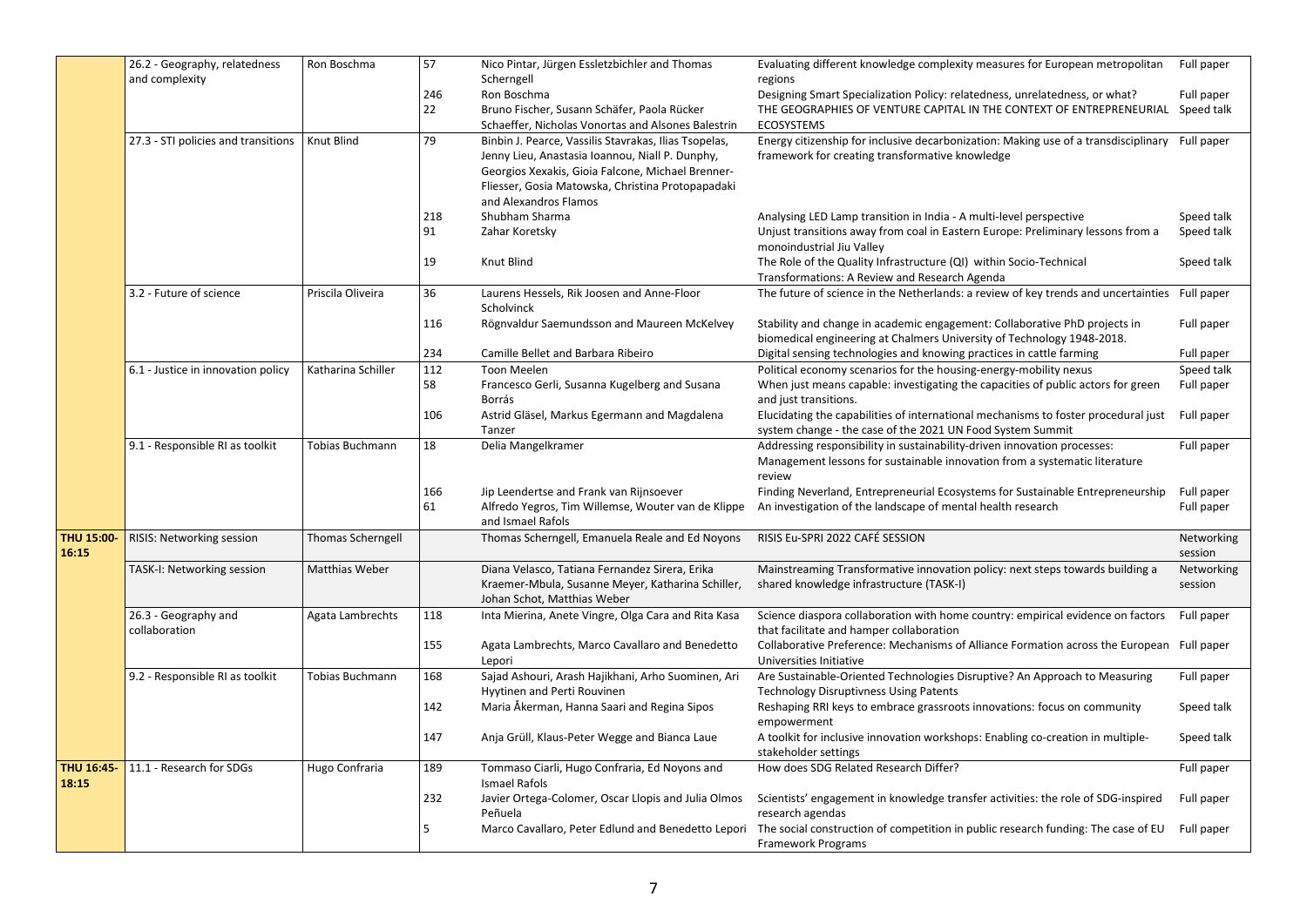| 12.1 - Geographies of innovation<br>policy       | Elvira Uyarra                        | 138 | Robert Hassink, Michaela Trippl and Han Chu                                                                  | Smart Specialization: Mastering the Shift from S3 to S4                                                                                                                                           | Full paper |
|--------------------------------------------------|--------------------------------------|-----|--------------------------------------------------------------------------------------------------------------|---------------------------------------------------------------------------------------------------------------------------------------------------------------------------------------------------|------------|
|                                                  |                                      | 105 | Lars Bengtsson and Charles Edquist                                                                           | Functional public procurement for low-carbon innovations in the Swedish<br>municipal sector                                                                                                       | Speed talk |
|                                                  |                                      | 71  | Johan Miörner, Christian Binz and Lea Fuenfschilling                                                         | Understanding transformation patterns in different socio-technical systems - A<br>scheme of analysis                                                                                              | Full paper |
|                                                  |                                      | 77  | Taran Thune, Håkon Normann and Lisa Scordato                                                                 | Institutional logics and mission-oriented innovation policy formulation: A case<br>study of the Norwegian long-term plan for research and innovation                                              | Speed talk |
| 18.1 - Governance of digital<br>ecosystems       | Irene Niet / Anne<br>Marte Gardenier | 66  | Robert Braun, Barbara Laa and Lukas Rohatsch                                                                 | Governance challenges of urban dataspace – transdisciplinary perspectives                                                                                                                         | Full paper |
|                                                  |                                      | 176 | Koen Frenken, Victo Neto, Jarno Hoekman and Iryna<br>Susha                                                   | How academia works with/around platform data                                                                                                                                                      | Full paper |
|                                                  |                                      | 216 | Claudia Koch, Luana Ladu, Parsa Asna Ashari, Knut<br><b>Blind and Pavel Castka</b>                           | Digital maturity in the Conformity Assessment industry: An explorative study<br>from Germany                                                                                                      | Full paper |
| 20.1 - The changing governance<br>of science     | Pablo D'Este                         | 191 | Michael Hopkins, Jorge Mestre-Ferrandiz, Brendan<br>Shaw, Chirantan Chatterjee, Jin Ding and Preeti<br>Singh | Looking beyond the 'Push-Pull' dichotomy: Towards a broad classification and<br>analysis of innovation policy instruments for medical innovation                                                  | Full paper |
|                                                  |                                      | 140 | Pablo D'Este and Oscar Llopis                                                                                | Prosocial motivation and academic engagement: the contingent role networking<br>skills                                                                                                            | Full paper |
| 23.5 - Policy mixes for<br>transformative change | Matthijs Janssen                     | 173 | Carsten Schwäbe and Martina Kovač                                                                            | Conceptualising the orchestra of innovation policy instruments - A literature<br>review of implementation requirements, design properties and instrument mixes                                    | Full paper |
|                                                  |                                      | 76  | Wouter Boon, Jakob Edler and Douglas Robinson                                                                | Market formation for societal challenges - exploring policy interventions                                                                                                                         | Full paper |
|                                                  |                                      | 26  | Adriaan van der Loos, Marko Hekkert and James<br>Patterson                                                   | The polycentric governance of innovation systems                                                                                                                                                  | Full paper |
| 5.1 - Ethics and politics of STI                 | Theo Papaioannou,<br>Lukas Fuchs     | 156 | Koen Beumer                                                                                                  | Inclusive innovation and distributive justice: crop genome editing for smallholder<br>farmers                                                                                                     | Full paper |
|                                                  |                                      | 161 | Carlos Cuevas-Garcia and Lukas Fuchs                                                                         | The Public Value of Innovation in the Inspection and Maintenance Sector: The<br>Case of Pre-commercial Procurement of Robots                                                                      | Full paper |
|                                                  |                                      | 24  | Oshri Bar-Gil                                                                                                | Global codes and local meaning? What can we learn from the AI codes of ethics<br>as an intersection between social expectation, Law and regulations and<br>imagination of science and technology? | Speed talk |
|                                                  |                                      | 139 | Sampriti Mahanty, Mayra Morales Tirado and Oishee<br>Kundu                                                   | The impact of research funding on Early Career Researchers: 'hold on' or 'get<br>out'?                                                                                                            | Speed talk |
| 9.3 - Responsible RI as toolkit                  | <b>Tobias Buchmann</b>               | 13  | Eugen Octav Popa, Vincent Blok, Georgios Katsoukis<br>and Cornelius Schubert                                 | Complex Equality as a Heuristic Tool for Responsible Innovation                                                                                                                                   | Full paper |
|                                                  |                                      | 250 | Thomas Völker & Roger Strand                                                                                 | Translating tools and indicators in territorial RRI                                                                                                                                               | Full paper |
|                                                  |                                      | 254 | Tobias Buchmann, Patrick Wolf, Matthias Mueller,                                                             | An RRI Indicator System for Supporting Renewable Energy Innovation                                                                                                                                | Full paper |
|                                                  |                                      |     | Michael P. Schlaile, Marion Dreyer, Frank                                                                    |                                                                                                                                                                                                   |            |
|                                                  |                                      |     | Dratsdrummer and Bianca Witzel                                                                               |                                                                                                                                                                                                   |            |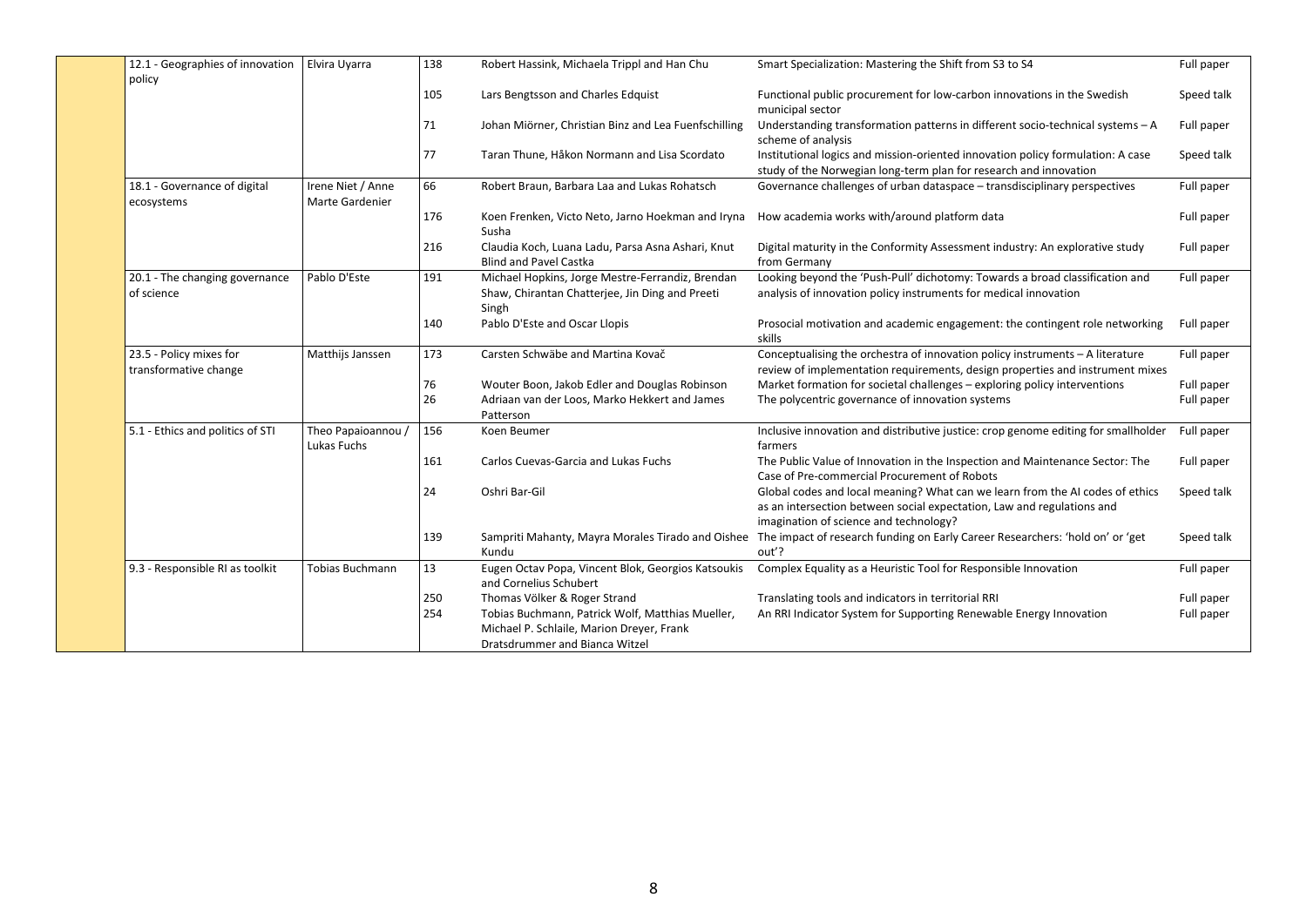| Date                | <b>Session</b>                                                         | <b>Session Chair</b>       | Paper ID | <b>Presentation author(s)</b>                                                                                                                                                                                                                          | <b>Presentation title</b>                                                                                                                                                                                | <b>Type</b> |
|---------------------|------------------------------------------------------------------------|----------------------------|----------|--------------------------------------------------------------------------------------------------------------------------------------------------------------------------------------------------------------------------------------------------------|----------------------------------------------------------------------------------------------------------------------------------------------------------------------------------------------------------|-------------|
| FRI 11:00-<br>12:30 | 11.2 - Research for SDGs                                               | Tommaso Ciarli             | 95       | Oscar Yandy Romero-Goyeneche, Enric Vila i de<br>Villasante, Felber Arroyave, Gaston Heimeriks and<br>Johan Schot                                                                                                                                      | Novel approaches for addressing the Sustainable Development Goals at Utrecht<br>University                                                                                                               | Full paper  |
|                     |                                                                        |                            | 60       | Ismael Rafols, Ed Noyons, Hugo Confraria and<br>Tommaso Ciarli                                                                                                                                                                                         | Towards plural 'mappings' of research for Sustainable Development Goals (SDGs)                                                                                                                           | Full paper  |
|                     |                                                                        |                            | 235      | Max Meier                                                                                                                                                                                                                                              | Exploring the (inter-)disciplinary pathways of and towards grand societal<br>challenges                                                                                                                  | Speed talk  |
|                     | 12.2 - Geographies of innovation<br>policy                             | Markus M. Bugge            | 121      | Maria Merisalo, Juha Oksanen, Ville Valovirta, Matti<br>Pihlajamaa and Elvira Uyarra                                                                                                                                                                   | The role of public procurement of innovation in creating regional development<br>paths: case Tampere region, Finland.                                                                                    | Full paper  |
|                     |                                                                        |                            | 134      | Matti Pihlajamaa and Ville Valovirta                                                                                                                                                                                                                   | Innovation Contests, Demand Articulation, and Mission-oriented Innovation<br>Policy: the case of Helsinki Energy Challenge                                                                               | Full paper  |
|                     |                                                                        |                            | 240      | Maria Tsouri and Ron Boschma                                                                                                                                                                                                                           | The importance of science for the development of new PV technologies in<br>European regions                                                                                                              | Speed talk  |
|                     |                                                                        |                            | 210      | Thea Jung                                                                                                                                                                                                                                              | Making mission(s) (im)possible? A comparative analysis of policy mixes for<br>decarbonising energy-intensive industries in UK, India and Germany (2000-2021)                                             | Speed talk  |
|                     | 14.3 - Transformative social<br>innovation                             | Tineke Kleinhout-<br>Vliek | 187      | Attila Havas, Doris Schartinger and Matthias Weber                                                                                                                                                                                                     | Innovation Studies, Social Innovation, and Sustainability Transitions Research:<br>From mutual ignorance towards an integrated approach?                                                                 | Full paper  |
|                     |                                                                        |                            | 183      | <b>Trust Saidi</b>                                                                                                                                                                                                                                     | Towards translating scientific excellence into societal impact in health care $-A$<br>critical assessment of the opportunities and challenges posed by social<br>innovation in bridging the missing link | Full paper  |
|                     |                                                                        |                            | 237      | Conor Douglas, Fernando Aith, Claudio Cordovil-<br>Oliveira, Wouter Boon, Liliana Doganova, Rob<br>Hagendijk, Janrno Hoekman, Tineke Kleinhout-Vliek,<br>Ellen Moors, Alexandre Mallard, Florance Paterson,<br>Shir Grunebaum and Vololona Rabeharisoa | Social pharmaceutical innovation: Towards a interdisciplinary research agenda for Full paper<br>drugs for rare diseases                                                                                  |             |
|                     | 16.1 - Space sector in                                                 | Douglas Robinson &         | 206      | Benoit Cornet, Marc-Andre Chavy-Macdonald, Jean-                                                                                                                                                                                                       | Defining "innovatization": the case of NewSpace and the changing space sector                                                                                                                            | Full paper  |
|                     | transformation                                                         | Xiao-Shan Yap              | 75       | Paul Kneib and Dominique Foray<br>Victor Dos Santos Paulino and Sveinn Gudmundsson                                                                                                                                                                     | How government customers delay the diffusion of strategic technology products: Full paper                                                                                                                |             |
|                     |                                                                        |                            | 229      | Xiao-Shan Yap and Alison Coyle                                                                                                                                                                                                                         | the case of commercial satellites 1960 to 2018<br>Anticipatory governance on the rise of satellite constellations in Space: insights<br>from a socio-technical configuration analysis                    | Full paper  |
|                     | 19.2 - Digital technologies and<br>sociotechnical change               | Florian Kern               | 195      | Nikhil John, Joeri Wesseling, Ernst Worrell and<br>Marko Hekkert                                                                                                                                                                                       | How key-enabling technologies' regimes influence sociotechnical transitions: The<br>impact of artificial intelligence on decarbonization in the steel industry                                           | Full paper  |
|                     |                                                                        |                            | 190      | Masaru Yarime                                                                                                                                                                                                                                          | Facilitating Data-Driven Innovation to Address Sustainability Challenges: An<br>Analysis of Data Governance in Smart Cities                                                                              | Full paper  |
|                     |                                                                        |                            | 170      | Jan Peuckert and Florian Kern                                                                                                                                                                                                                          | Assessing how peer communities contribute to socio-technical change: three case Full paper<br>studies of open source communities                                                                         |             |
|                     | 23.6 - Entrepreneurial actors and   Carlos Montalvo<br>transformations |                            | 50       | Rik Braams, Joeri Wesseling, Marko Hekkert and<br>Albert Meijer                                                                                                                                                                                        | Tactics vs. Opposing rationalities - A case study of how entrepreneurial civil<br>servants' can counter legitimate objections to executing transition tasks.                                             | Full paper  |
|                     |                                                                        |                            | 205      | Seyedesmaeil Mousavi, Hans Hellsmark and Patrik<br>Soderholm                                                                                                                                                                                           | Innovation Policy at the Plant Level: How Entrepreneurial Actors Capitalize on<br>Policy Mixes to Realize Demonstration Projects                                                                         | Full paper  |
|                     |                                                                        |                            | 221      | Carlos Montalvo                                                                                                                                                                                                                                        | The human dimension of transformative innovation ecosystems dynamics                                                                                                                                     | Full paper  |
|                     | 24.2 - New approaches in system<br>analysis and regional innovation    | Caetano Penna              | 34       | Knarik Poghosyan, Nadine Riedel and Martin<br>Kalthaus                                                                                                                                                                                                 | How effective are cluster policies? Evidence from Germany                                                                                                                                                | Full paper  |
|                     |                                                                        |                            | 41       | Caetano Penna, Oscar Y. Romero Goyeneche and<br>Cristian Matti                                                                                                                                                                                         | Exploring Indicators for Sociotechnical System Transitions through Portfolio<br>Networks                                                                                                                 | Full paper  |
|                     |                                                                        |                            | 109      | Kilian Bizer, Uwe Cantner, Rolf Sternberg and Jörg<br>Thomä                                                                                                                                                                                            | How to measure the unknown? A new approach to analyze the DUI mode of<br>innovation in structurally weak regions and related policies                                                                    | Speed talk  |
|                     |                                                                        |                            | 177      | Carsten Schwäbe and Carsten Dreher                                                                                                                                                                                                                     | The role of Creative and Cultural Industries for socio-technical change - A<br>qualitative sectoral innovation system analysis of a European consortium                                                  | Speed talk  |